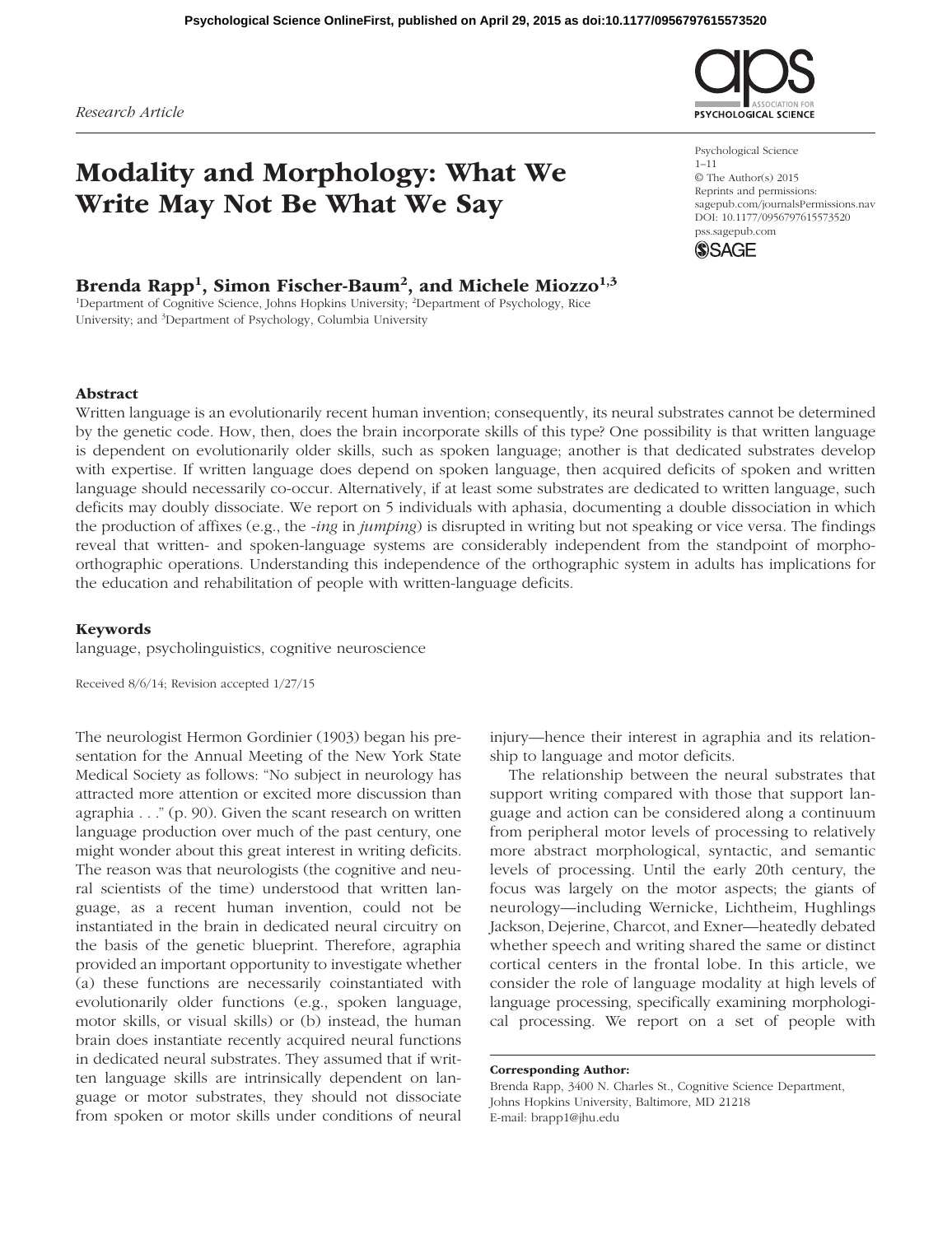cognitive neuropsychological deficits who exhibited greater disruption of morphological processes in writing than in speech or vice versa. The findings reveal a brain that can neurally instantiate novel cognitive functions, such as written language, with considerable independence from the evolutionarily older functions and substrates from which they are likely to have originated. For written language, this independence is not limited to sensorimotor levels; rather, it extends to higher levels of language representation.

The relationship between written and spoken language has been most studied in the context of phonological recoding in *reading.* Researchers have investigated whether written forms are necessarily converted to phonological forms before comprehension. The preponderance of findings has shown that although phonological forms are activated automatically during reading (e.g., Rastle & Brysbaert, 2006), phonological recoding is not strictly necessary for comprehension in literate adults—at least not for single words (e.g., Coltheart & Coltheart, 1997). A complementary question in written word production considers whether access to the phonological form is necessary for retrieving a word's spelling. Here also, the psycholinguistic evidence indicates that spoken forms are often active during spelling and may influence spelling performance. For example, studies have found that when people try to write a word, the simultaneous presentation of a distractor word with a similar sound and spelling results in faster writing times (relative to an unrelated distractor) than does a distractor word with only similar spelling. Moreover, the presentation of a distractor with only a similar sound also results in faster writing times relative to an unrelated distractor word (Qu, Damian, Zhang, & Zhu, 2011; Zhang & Damian, 2010). However, as Damian and his colleagues note, the results do not imply that the phonological activation is necessary for accurate spelling of single words.

In this regard, the cognitive neuropsychological data are especially relevant because they can provide evidence regarding whether a specific process is required for a particular task. Rapp, Benzing, and Caramazza (1997) described a brain-damaged individual who, when presented with a picture of a comb, for example, could correctly write *comb* but might speak a semantically related word (e.g., *brush*). This finding indicates that the conceptual or semantic system can make direct contact with correct word spellings, even if it fails to access the correct spoken word forms; hence, phonological mediation is not necessarily required in written word production. A number of such cases have been reported, involving not only opaque languages such as English and Chinese (Bub & Kertesz, 1982; Caramazza & Hillis, 1990; Hanley & McDonnell, 1997; Hier & Mohr, 1977; Kemmerer, Tranel, & Manzel, 2005; Law, Wong, & Kong, 2006), but also highly transparent languages such as Spanish, Italian, and Welsh (Cuetos & Labos, 2001; Miceli, Benvegnu, Capasso, & Caramazza, 1997; Tainturier, Moreaud, David, Leek, & Pellat, 2001). In addition, the performance of neurologically intact individuals provides converging evidence. For example, Bonin, Fayol, and Peereman (1998) found that priming conditions that facilitate spoken word production do not necessarily facilitate their written production. Damian, Dorjee, and Stadthagen-Gonzalez (2011; Experiment 2) found that under certain conditions, phonological information may not be active during writing. In sum, phonological information may often be active and influential during spelling, but this information is present in the context of a system that also allows for independent orthographic processing.

These findings of orthographic independence do not specifically address the question of the linguistic richness of orthographic processes or representations. The question remains: Are orthographic processes limited to the retrieval of the letter strings that form word spellings or are other aspects of language knowledge available and operational within the orthographic system? Cognitive neuropsychological findings have revealed that spelling processes are sensitive to grammatical category. For example, one grammatical category (verbs) may be more disrupted in writing than in speaking (Caramazza & Hillis, 1991; Hillis, Rapp, & Caramazza, 1999; Rapp & Caramazza, 1998), or people may exhibit contrasting difficulties with nouns and verbs in writing and speaking (Caramazza & Hillis, 1990; Rapp & Caramazza, 2002). The finding that the same pattern is not observed in both writing and speaking indicates that the orthographic system can independently represent an abstract linguistic property such as grammatical category.

Grammatical category is used by morphological processes in constraining possible word forms, which allows English nouns (e.g., *shirt*) to bear the suffix *-s* (*shirts*) but not the suffix *-ed* (\**shirted*). This constraint, along with the evidence of grammatical-category representation in the orthographic system, prompts the question of whether morphological representation or processing occurs within the orthographic system. The plausibility of *morphoorthography* is supported by the observation that word spellings (e.g., in English) are productively conditioned by their morphological structure. For example, when verb stems ending in *e* combine with vowel-initial suffixes, the *e* is dropped (*love*  $\rightarrow$  *loving, lover; animate*  $\rightarrow$ *animation, animator*). Although these operations are analogous to morphophonological processes, they are specifically expressed over orthographic elements and are thus distinctly orthographic. However, clear-cut conclusions do not necessarily follow from these regularities,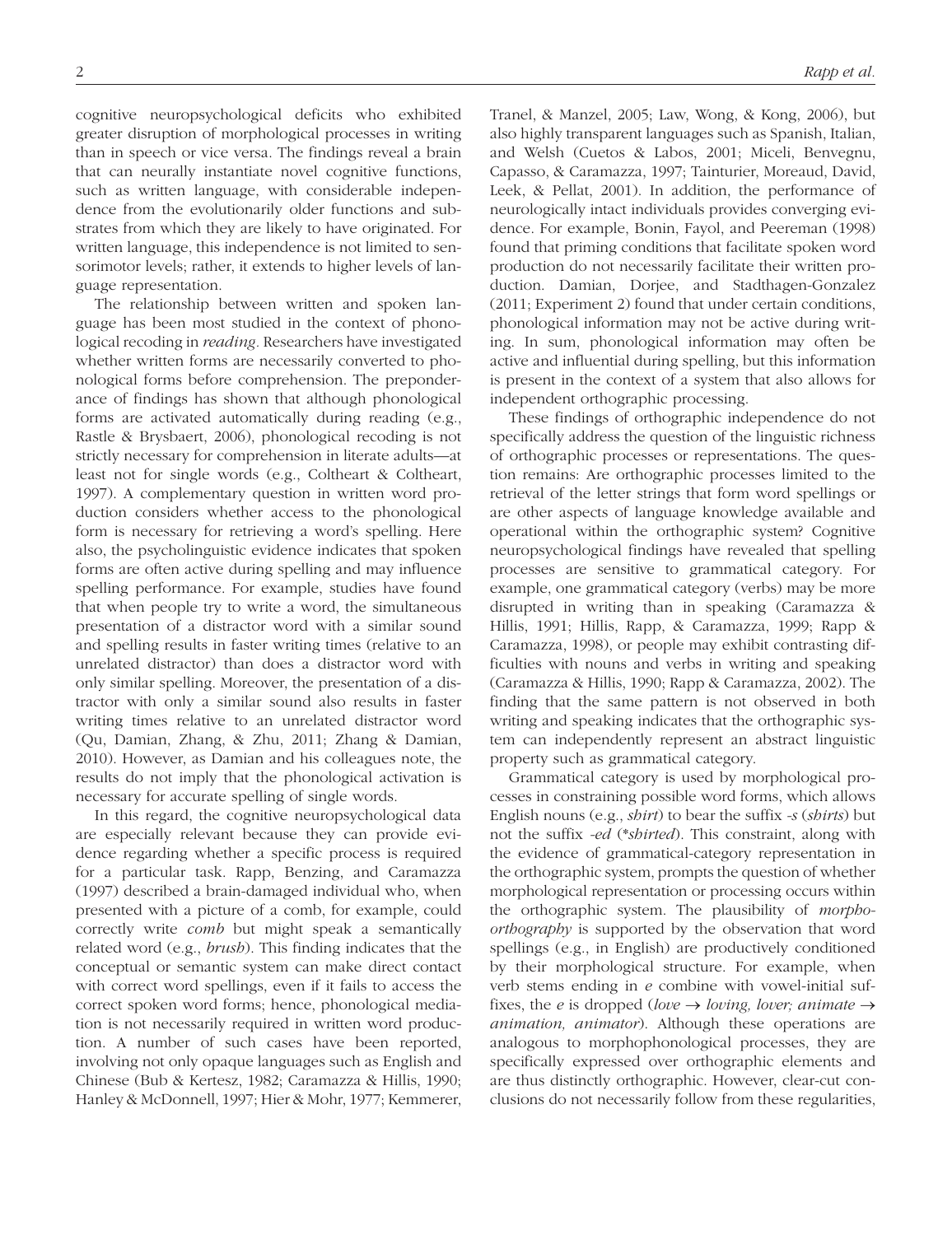|  |  |  |  | <b>Table 1.</b> Information About the Research Participants |
|--|--|--|--|-------------------------------------------------------------|
|--|--|--|--|-------------------------------------------------------------|

| Characteristic                                    | A. E. S.                  | D. H. Y.                     | K. S. R.                                  | P. W.             | V. B. R.                          |
|---------------------------------------------------|---------------------------|------------------------------|-------------------------------------------|-------------------|-----------------------------------|
| Sex                                               | Female                    | Male                         | Male                                      | Male              | Female                            |
| Handedness                                        | Ambidextrous              | Right                        | Right                                     | Right             | Right                             |
| Education (years)                                 | 18                        | 16                           | 18                                        | 12.2              | 12                                |
| Employment before stroke                          | Manager of federal        | Banker                       | Ph.D. student in                          | Grocery           | President of family               |
|                                                   | agency                    |                              | engineering                               | manager           | company                           |
| Age at stroke (years)                             | 42                        | 35                           | 44                                        | 51                | 51                                |
| Research onset (time after stroke)                | 8 years                   | 2 years                      | 6 months                                  | 1 year            | 5 years                           |
| Location of lesion in left<br>hemisphere of brain | IFG, MFG, STG,<br>SMG, AG | IFG, PCG, SMG,<br>antAG, STG | IFG, STG, MTG, ITG,<br>SMG, AG, PCG, PrCG | IFG, MFG,<br>PrCG | IFG, PrCG, PCG,<br>antAG, SMG, IC |

Note: IFG = inferior frontal gyrus; MFG = middle frontal gyrus; STG = superior temporal gyrus; SMG = supramarginal gyrus; AG = angular gyrus; PCG = postcentral gyrus; antAG = anterior angular gyrus; MTG = middle temporal gyrus; ITG = inferior temporal gyrus; PrCG = precentral gyrus; IC = insular cortex.

because they might simply represent a limited set of explicitly formulated rules, or their productivity might be due to types of lexical analogy posited in phonology (Bybee, 1995).

The morpho-orthography hypothesis proposes a word-production system in which (in addition to abstract or amodal semantic, syntactic and morphosyntactic operations) morphophonological and morpho-orthographic processes would operate over modality-specific, morphologically complex representations. Alternatively, morphological processes could be limited to the spoken production system with an orthographic system that is "blind" to these linguistic properties. In such a system, although lexical phonological representations would be morphologically complex, lexical orthographic processes would operate over ordered letter strings that are not morphologically structured. Cognitive neuropsychological evidence can contribute to adjudicating between these hypotheses. The morpho-orthographic hypothesis predicts the possibility of morphological deficits affecting one modality but not the other, whereas the alternative hypothesis predicts that morphological deficits should not occur in the orthographic modality alone.

We report on 4 individuals who exhibited specific difficulties (deletion errors, substitution errors, or both) in writing inflectional morphemes. These deficits contrasted markedly with their largely spared spoken production of the same structures. We also report on 1 individual who exhibited the opposite pattern (i.e., difficulties in speaking but not in writing). In addition to documenting the double dissociation of inflectional morpheme production across speech and writing, we also rule out alternative accounts of the data, establishing that the observed inflectional errors cannot be attributed to difficulties in producing word-final segments or explained as lexical substitutions. We conclude that the evidence reveals an orthographic system with high-level linguistic properties that can operate with considerable cognitive and neural independence from the spoken language system.

## Participants

All testing was approved by the Johns Hopkins University institutional review board, and participants were paid for taking part in the research. All 5 participants experienced language deficits after suffering left-hemisphere strokes. Although some information is summarized in Table 1, detailed descriptions are included in previous reports focusing on other aspects of their language deficits (A. E. S.—Fischer-Baum & Rapp, 2012; D. H. Y.— Buchwald & Rapp, 2009; K. S. R.—Rapp & Caramazza, 2002; P. W.—Rapp et al., 1997; V. B. R.—Buchwald, Rapp, & Stone, 2007). The 5 participants were identified for this study over a 15-year period because their performance on a screening test for spoken and written sentence production indicated greater difficulty producing inflections in one output modality. Because of the long data-collection period, some task choices changed over time (e.g., as seen later for the word-comprehension assessment).

The participants had different degrees of speech impairment. However, these difficulties did not prevent them from spontaneously producing simple sentences that were both intelligible and communicatively successful. The only exception was V. B. R., whose speech was essentially reduced to single-word utterances. Word writing was also impaired to various degrees across participants, and the spelling of nonwords was severely impaired in all participants. Note, however, that all participants scored within the normal range on single-word comprehension tasks, a strong indicator of intact word semantics. A. E. S., D. H. Y., and V. B. R. were evaluated with the Peabody Picture Vocabulary Test-Revised (Dunn & Dunn, 1981) and scored at the 58th, 87th, and 75th percentiles, respectively. K. S. R. was evaluated with a written synonym-judgment task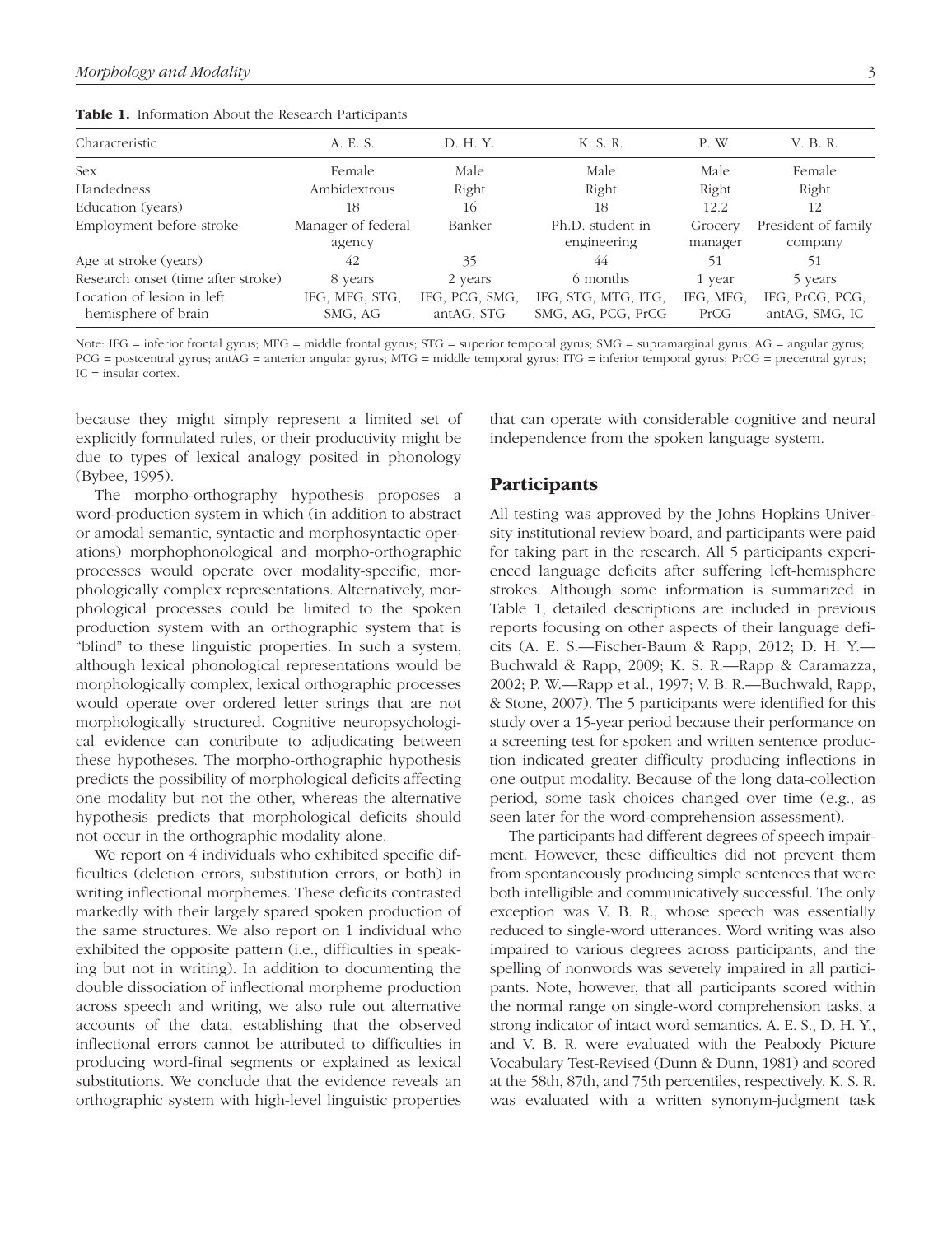(concrete words), and P. W. was evaluated with a pictureword verification task. They scored 100% and 95% for accuracy, respectively.

## Method

## *Verb elicitation*

For all participants except V. B. R., verbs were elicited by showing pictures of simple events and asking participants to produce single sentences to describe the depicted events (e.g., "A horse is jumping a fence"). The same pictures were used for eliciting spoken and written sentences; we used 89 pictures with K. S. R., 154 with P. W., 59 with D. H. Y., and 77 with A. E. S. The number of trials varied across participants because the number of items in the sentence-production test changed over time and, for some of the participants, was also affected by the individual's testing availability. Because V. B. R. had great difficulty in speaking whole sentences, her two elicitation tasks required her to name only the appropriately inflected verb; each task was used for both spoken and written elicitation. For the picture-based elicitation task, V. B. R. was presented with a picture of an action with the written label "Today he, . . ." or "Yesterday he, . . ." and was asked to complete the sentence with the appropriately inflected verb (e.g., "jumped"; *n* = 99 sentences). For the second task, V. B. R. produced written or spoken inflected verbs in response to spoken prompts from the experimenter (e.g., "Today he walks, yesterday he also . . ."; "She jumps, they also . . .";  $n = 191$  sentences). For both tasks, spoken and written responses were obtained in different testing sessions.

## *Noun elicitation*

Nouns were elicited showing pictures of single or multiple objects to A. E. S., P. W., and V. B. R., who were instructed to speak or write the name of each object and its number (e.g., *one cat*, *three cats*). Pretesting showed that quantities were correctly identified by the participants, so any inflectional errors observed were not due to quantity confusions.

Analysis was restricted to regularly inflected nouns and verbs. When verbs were produced with auxiliaries (e.g., the *is* in *is moving*), only the main verb was analyzed. The analysis considered whether verbs and nouns were produced with correct inflections. Inflectional errors consisted of either omitted inflections (e.g., when shown a picture of two cats, the participant responded *two cat*) or incorrect inflections (e.g., when shown a picture of a boy catching a ball, the participant responded *is catches*). Because the picture-based elicitation task used with A. E. S., D. H. Y., K. S. R., and P. W. was somewhat open ended and allowed for variability in the length and complexity of sentences produced, the number of verb responses varied across output modality and participants. Combining the two elicitation tasks, we examined 89 spoken verbs and 88 written verbs with A. E. S., 65 spoken and 63 written with D. H. Y., 95 spoken and 87 written with K. S. R., 178 spoken and 112 written with P. W., and 280 spoken and 290 written with V. B. R. Equal numbers of nouns were analyzed across the two modalities; we examined 64 nouns with A. E. S., 60 with P. W., and 98 with V. B. R.

## Results

The results reveal clear-cut dissociations in inflectional accuracy across spoken and written modalities for both verb and noun inflections (Fig. 1 and Table 2). Inflections were produced significantly more accurately by A. E. S., D. H. Y., K. S. R., and P. W. in spoken responses than in written responses, with effect sizes ranging from 16.4% to 57.9%. These individuals were highly accurate in producing inflections in the spoken modality: Accuracy ranged from 92% to 100%. In contrast, V. B. R. showed the opposite pattern, producing inflections significantly more accurately in written responses (97%) than in spoken responses (42%).

In writing, inflection omissions formed the majority of the written inflectional errors produced for both verbs and nouns (A. E. S.: 17 of 25, 68%; D. H. Y.: 30 of 30, 100%; K. S. R.: 11 of 17, 64%; P. W.: 101 of 107, 94%), although affix substitutions were also observed for all 4 of these individuals (K. S. R.: *slicing* → *slices*; P. W.: *drives*  $\rightarrow$  *driver*; A. E. S.: *perplexed*  $\rightarrow$  *perplexes*). A similar pattern was observed for V. B. R., whose spoken inflectional errors consisted of 59% (94 of 158) inflection deletions (*two shirts*  $\rightarrow$  *two shirt*); the remaining errors consisted of inflection substitutions (e.g., *reached* → *reaching*). We also note that the difficulties in producing inflections in the affected modality were not observed on the stems of the same responses. Other than minor articulatory (*skiing*  $\rightarrow$  /slin $\gamma$ ) or spelling errors (*palette*  $\rightarrow$ *pallette*), the rate of lexical-substitution errors was very low (4% for A. E. S., 2% for D. H. Y., 13% for P. W., 10% for K. S. R., and 8% for V. B. R.).

The results reveal clear and striking dissociations in the production of inflections across spoken and written output modalities. The fact that inflectional morphology was correctly produced in one modality allows us to infer that high-level amodal semantic, syntactic, and morphological processes were intact and that the difficulties arose at a modality-specific level. However, before we conclude that the findings did, in fact, reflect modality-specific differences in morphological processing, we need to evaluate two alternative hypotheses: that the apparent inflectional errors were due to particular difficulties with word-final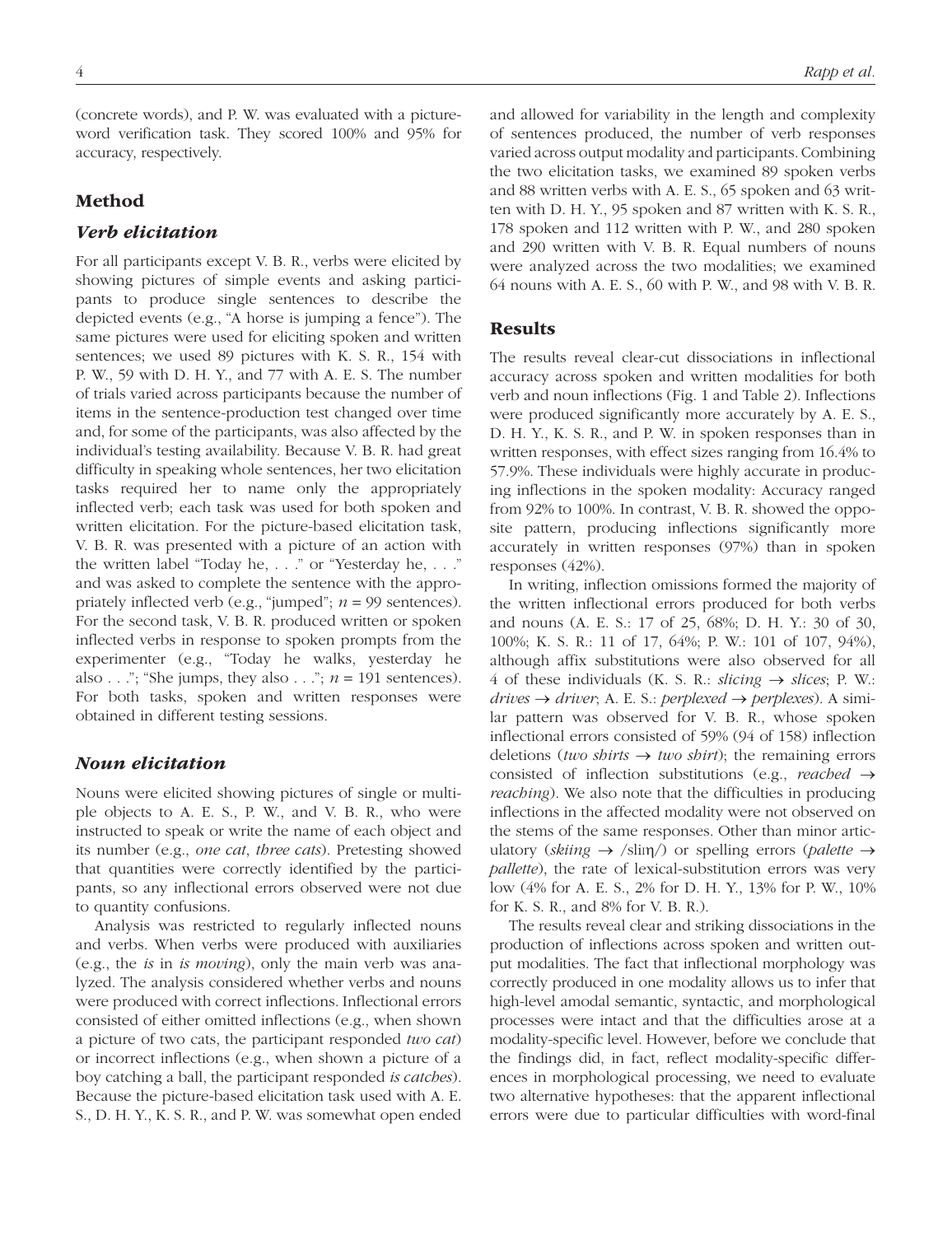

Fig. 1. Participants' accuracy with verb inflections (left) and noun inflections (right) in spoken and written production. See Table 2 for the statistical evaluation of these data.

segments (*word-final hypothesis*) or that these errors corresponded simply to the mis-selection of formal lexical neighbors of the target words during lexical retrieval (*lexical-neighbor hypothesis*).

## *Analysis 1: Word-position errors?*

Cases have been reported with higher error rates in final positions than in initial positions in writing (e.g., Costa, Fischer-Baum, Capasso, Miceli, & Rapp, 2011; Schiller, Greenhall, Shelton, & Caramazza, 2001; Ward & Romani, 1998) as well as speaking (e.g., Olson, Romani, & Halloran, 2007). Could greater vulnerability of word-final positions explain the inflectional errors observed here? This hypothesis predicts that errors should increase toward word endings not only in inflected words (*carts*) but also in monomorphemic words of comparable length (*trust*).

A Monte Carlo analysis was carried out to compare the positional-error probabilities for inflected and monomorphemic errors. We examined only responses from the modality in which participants produced inflections less accurately, and we excluded responses with semantic errors on the stems (e.g., *pulling*  $\rightarrow$  *lifting*). Thirty-two multimorphemic words were analyzed for A. E. S., 29 for D. H. Y., 20 for K. S. R., 94 for P. W., and 398 for V. B. R. Monomorphemic word errors were obtained from a variety of tasks, including single-picture naming, spelling to dictation, and the sentence-elicitation task that was the source of verb errors. For V. B. R., the source of monomorphemic errors included spoken picture-naming and elicitation tasks. The numbers of monomorphemic errors in each error pool were as follows—96 for A. E. S., 131 for D. H. Y., 144 for K. S. R., 309 for P. W., and 224 for V. B. R. To make mono and multimorphemic words more

Table 2. Participants' Accuracy on Verb and Noun Inflections for Spoken and Written Words

| Correct inflections |              |               | Comparison of spoken and written words |             |                         |  |
|---------------------|--------------|---------------|----------------------------------------|-------------|-------------------------|--|
| Participant         | Spoken words | Written words | $\gamma^2$                             | Effect size | 95% confidence interval |  |
| D. H. Y.            | 92%          | 52%           | $\chi^2(1, N = 128) = 25.6^*$          | 39.9%       | [26.0, 53.9]            |  |
| K. S. R.            | 96%          | 80%           | $\chi^2(1, N = 182) = 11.3^*$          | 15.3%       | [6.1, 24.6]             |  |
| A. E. S.            | 100%         | 84%           | $\chi^2(1, N = 177) = 27.4^*$          | 16.4%       | [10.6, 22.3]            |  |
| P.W.                | 99%          | 41%           | $\chi^2(1, N = 290) = 177.8^*$         | 57.9%       | [50.4, 65.4]            |  |
| V. B. R.            | 42%          | 97%           | $\chi^2(1, N = 570) = 281.9^*$         | $-55.6%$    | $[-50.4, -60.8]$        |  |

*\*p* < .001.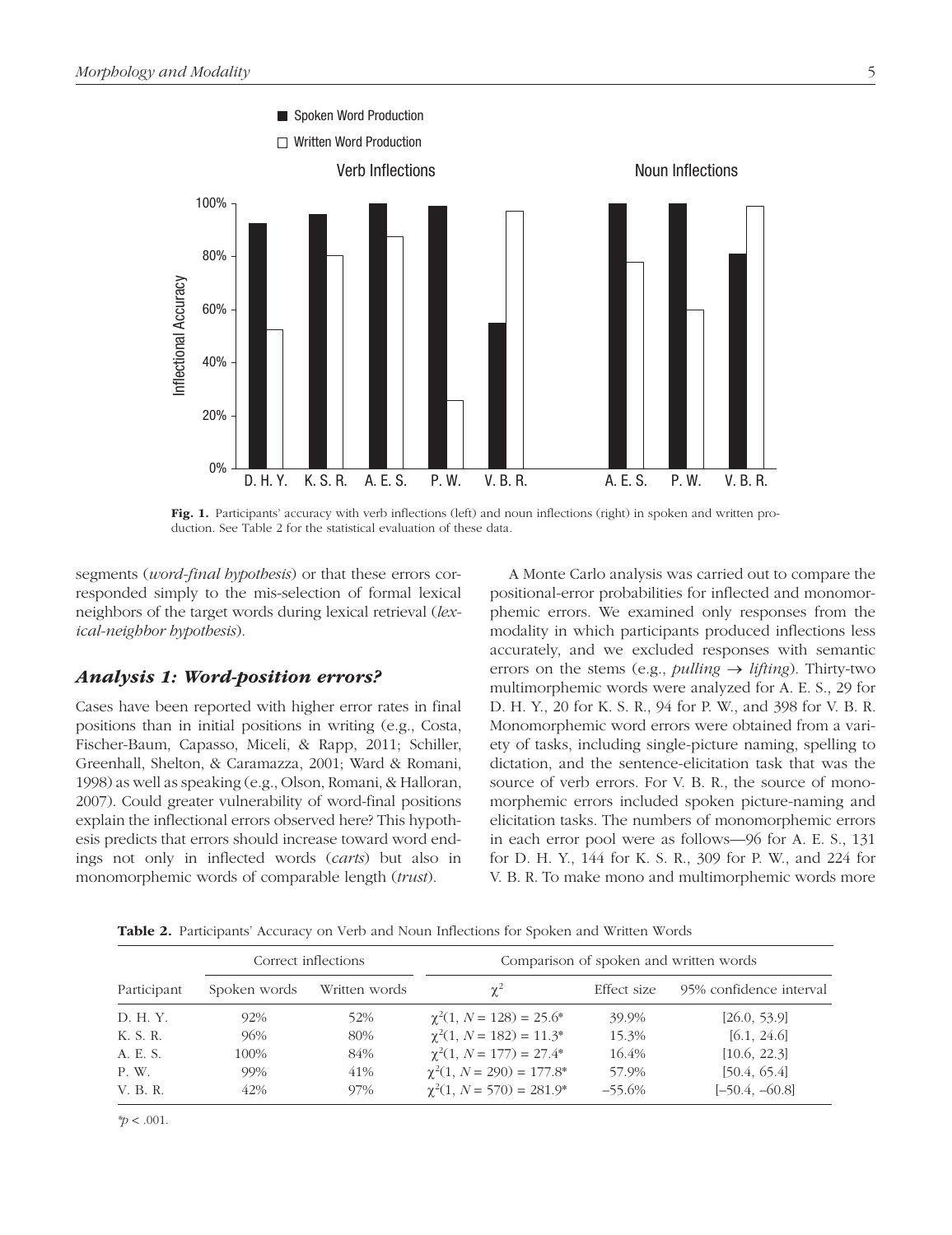comparable, we used only multimorphemic targets that ended with consonant clusters attested in monomorphemic words (e.g., the cluster /st/ at the end of *passed* occurs in monomorphemic words *best* or *toast*, whereas the cluster /rkt/ at the end of *worked* never occurs in monomorphemic words).

For each participant, on each of the 10,000 runs of the analysis, each inflected word error was randomly paired with a monomorphemic word error produced in response to a target word of the same length. For example, D. H. Y.'s target-error pair *jumping*  $\rightarrow$  *jump* was randomly paired with the monomorphemic error *calorie* → *calaria* on one run and with *vampire* → *vimpare* on another run. Error positions were normalized to permit comparisons across different word lengths. Normalization was based on the inflected words, with segments assigned to one of three bins—the first half of the stem, the second half of the stem, and the inflection. For example, for the writing error *jumping*  $\rightarrow$  *jump*, the first bin (*ju*) and the second bin (*mp*) were both credited with two of two letters correct, whereas the third or inflection bin (*ing*) was credited with zero of three letters correct because of the omission of the inflection. Letter positions were similarly binned for the errors on monomorphemic words. For example, for the error *calaria*, the bin assignment of letter positions was comparable with that of *jumping* (*ca* in the first bin, two of two letters correct; *lo* in the second bin, one of two letters correct; *rie* in the third bin, two of three letters correct). This process provided a distribution of errors across letter position for monomorphemic errors against which the observed error distributions across letter position for the inflectional error responses could be compared.

The results are reported in Figure 2. Segment errors occurred across all positions for both word types, which indicated that errors were not limited to inflections. However, for the inflected words, stem-segment accuracy was markedly and statistically greater than inflection-segment accuracy (A. E. S.: 91% vs. 27%, respectively; P. W.: 82% vs. 14%, respectively; K. S. R.: 95% vs. 22%, respectively; D. H. Y.: 95% vs. 0%, respectively; and V. B. R.: 73% vs. 32%, respectively;  $\chi^2$  *ps* < .0001). More important for evaluating the word-final hypothesis was that all participants were less accurate with segments (letters or phonemes) in the inflection bin compared with segments occurring in the corresponding final positions of monomorphemic words (A. E. S.: 27% vs. 61%, respectively; D. H. Y.: 0% vs. 60%, respectively; P. W.: 14% vs. 34%, respectively; K. S. R.: 22% vs. 57%, respectively; V. B. R.: 32% vs. 81%, respectively). In the 10,000 runs of the Monte Carlo analysis, the accuracy observed in the final position for monomorphemic errors was always higher than the accuracy observed in the final position for multimorphemic errors (*p*s < .0001). In other words, for all participants, errors occurred significantly more frequently in final positions for multimorphemic versus monomorphemic words ( $p < .0001$ ). In fact, the hypothesis that inflectional errors are nothing more than word final errors receives no support from this analysis.

## *Analysis 2: Lexical neighbor errors?*

Although we do not have a complete understanding of the characteristics of word neighbors, it is generally agreed that neighbors share (a) a large proportion of letters or phonemes, especially the initial segment, and (b) a grammatical category (see Dell, Oppenheim, & Kittredge, 2008; Goldrick, Folk, & Rapp, 2010). Given that inflectional errors exhibit these same features, it is appropriate to investigate whether the inflectional errors we observed corresponded simply to neighbor errors. In other words, if participants mis-selected word neighbors during lexical selection, could it be that inflected forms were simply one of the many formal neighbors in the set? In that case, the probability of the inflectional error  $t \nleftrightarrow t \neq d$  should match the probability with which the inflectional neighbors occur in the neighborhoods of the target words. We evaluated this prediction using the data for verbs, because these were tested with all participants.

For this analysis, we first determined the set of neighbors of each target verb for which an apparent inflectional error had been produced. As illustrated in Table 3, for each word that had resulted in a lexical error (any real word error), neighbors were defined as all words that (a) were within plus or minus 10% of the target-error similarity (in terms of segment length and percentage of shared segments), (b) shared the same initial segment as the target, and (c) were verbs.<sup>1</sup> For each lexical error, neighbors of the target word with these characteristics were identified in the CELEX database (Baayen, Piepenbrock, & van Rijn, 1993). Note that for this analysis, we included only errors in which the stem was produced correctly, because responses with stem errors, such as *walked* → *wolk*, could not occur in the neighbor set.

A Monte Carlo analysis was used to determine the chance rate of selecting an inflected form  $(t \gamma \dot{m} g \rightarrow t \dot{\iota} g g)$ from the neighbor set. On each of the 10,000 runs of the analysis conducted for each participant and for each target word (e.g., *tying*), a word from the neighbor set (see Table 3) was randomly selected as a candidate error. The proportion of inflectional errors (*tying* → *ties, tied*) selected by this random process was then tabulated.

The probability distribution of the expected inflectional errors was used for significance testing (see results for D. H. Y. in Fig. 3). The results (Table 4) reveal that the number of inflectional errors produced by the participants significantly exceeded the number of inflectional errors observed in the 10,000 runs of the Monte Carlo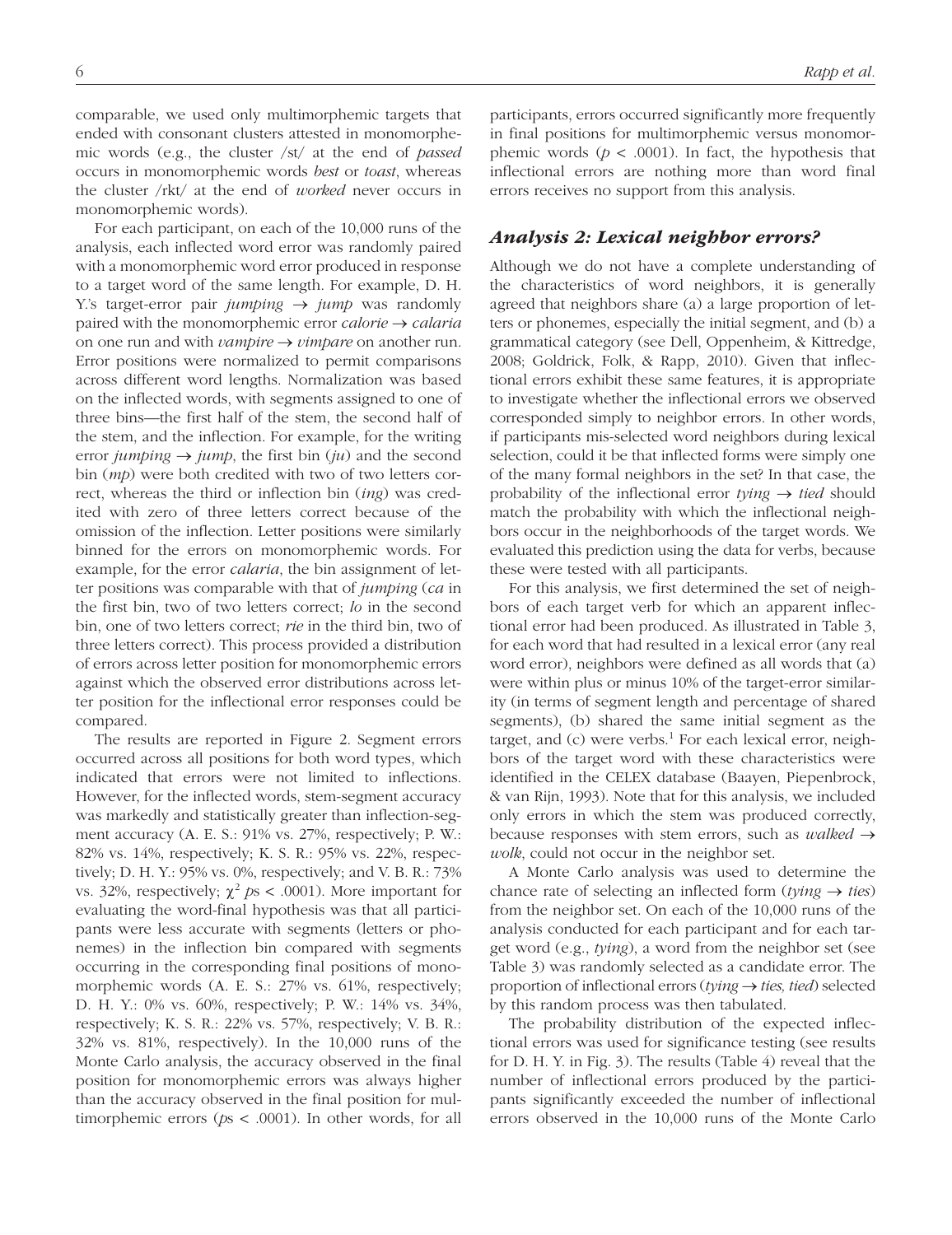

Fig. 2. Analysis for the word-final hypothesis. Letter accuracy is graphed as a function of position for multimorphemic and length-matched monomorphemic words. For multimorphemic words, segment accuracy was scored in three bins: the first half of the stem (first), the second half of the stem (second), and the inflection (third/inflection). Monomorphemic word bins corresponded to the same serial positions as in the matched multimorphemic items. Accuracy is based on written responses for (a) A. E. S., (b) D. H. Y., (c) K. S. R., and (d) P. W. and on spoken responses for (e) V. B. R. The error bars reflect bootstrapped 95% confidence intervals around the mean for the monomorphemic word accuracy distributions.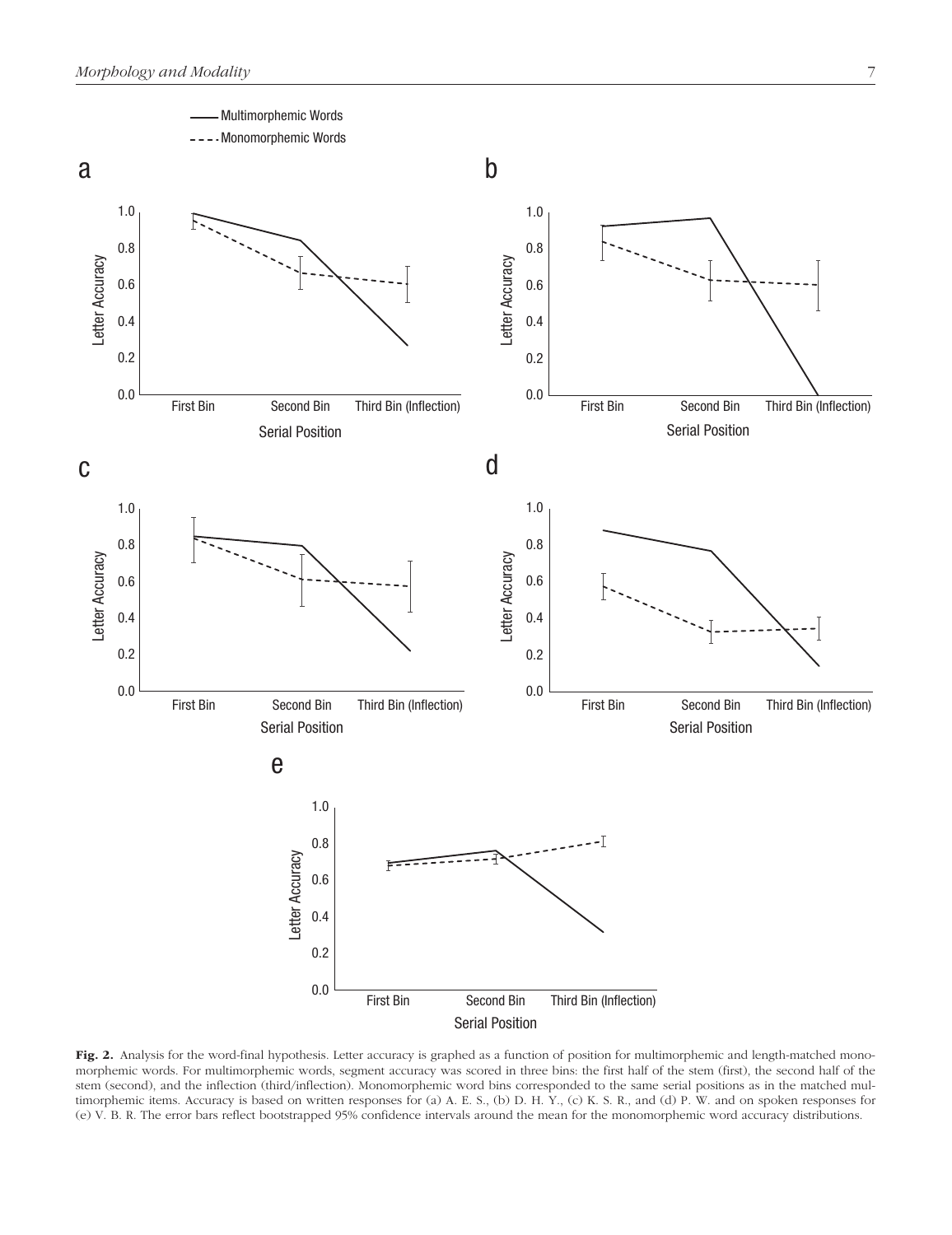| Characteristic                           | Observed written<br>error: <i>tied</i> | Matched candidate errors<br>in CELEX $(n = 69)^a$ |
|------------------------------------------|----------------------------------------|---------------------------------------------------|
| Number of letters                        |                                        | $4 - 6$                                           |
| Percentage of letters shared with target | $44\% (4 \text{ of } 9)^b$             | 34%-54%                                           |
| Part of speech                           | Verb                                   | Verb                                              |
| Initial letter                           |                                        |                                                   |
| Number of morphological neighbors        |                                        | $2$ (ties, tied)                                  |

**Table 3.** Analysis 2: The Characteristics of the Lexical Neighbor Set for the Target Word-Error Pair *Tying* → *Tied*

a Matched candidate errors included *ties, tied, time, trying, tend*, and so forth. b*Tying* and *tied* have a total of nine letters, and four of the nine (*t* and *i* in *tying* and *t* and *i* in *tied*) appear in both words.

analysis that instantiated the hypothesis that the observed errors simply corresponded to the mis-selection of lexical neighbors. These findings clearly reveal that the observed inflection errors cannot be accounted for in terms of a concealed neighborhood effect.

## General Discussion

The finding of modality-selective difficulties in producing inflected forms provides strong support for the morphoorthography hypothesis, according to which inflectional processes operate not only at abstract levels and within the spoken language system but also within the orthographic system. Our findings represent a challenge for a contrasting architecture in which morphological operations are limited to the spoken modality because, in such a system, the orthography would lack the representations or processes needed to yield errors in which inflections (rather than random letter sequences) would be specifically deleted or substituted. The double dissociation (in which the production of inflections is more severely disrupted in writing than speaking, or vice versa) supports the independence of the modality-specific morphological operations. The fact that the observed deficits cannot be explained as difficulties with word endings or as resulting from the mis-selection of formal neighbors strengthens the claim that the affected operations are indeed morphological. As generally recognized, double dissociations reduce the likelihood that the observed dissociations result from irrelevant variables such as task difficulty or attentional demands. If morphological processing were more demanding in written production, we would not expect the complementary pattern of difficulty with inflections in spoken production.



Fig. 3. Analysis of the lexical-neighbor hypothesis. The graph shows the distribution of the numbers of morphological errors expected by chance for D. H. Y.'s data set, as determined by 10,000 runs of a Monte Carlo analysis. The black bar on the right shows the number of errors actually made by D. H. Y. Similar distributions were obtained for the other participants, and findings are reported in Table 4.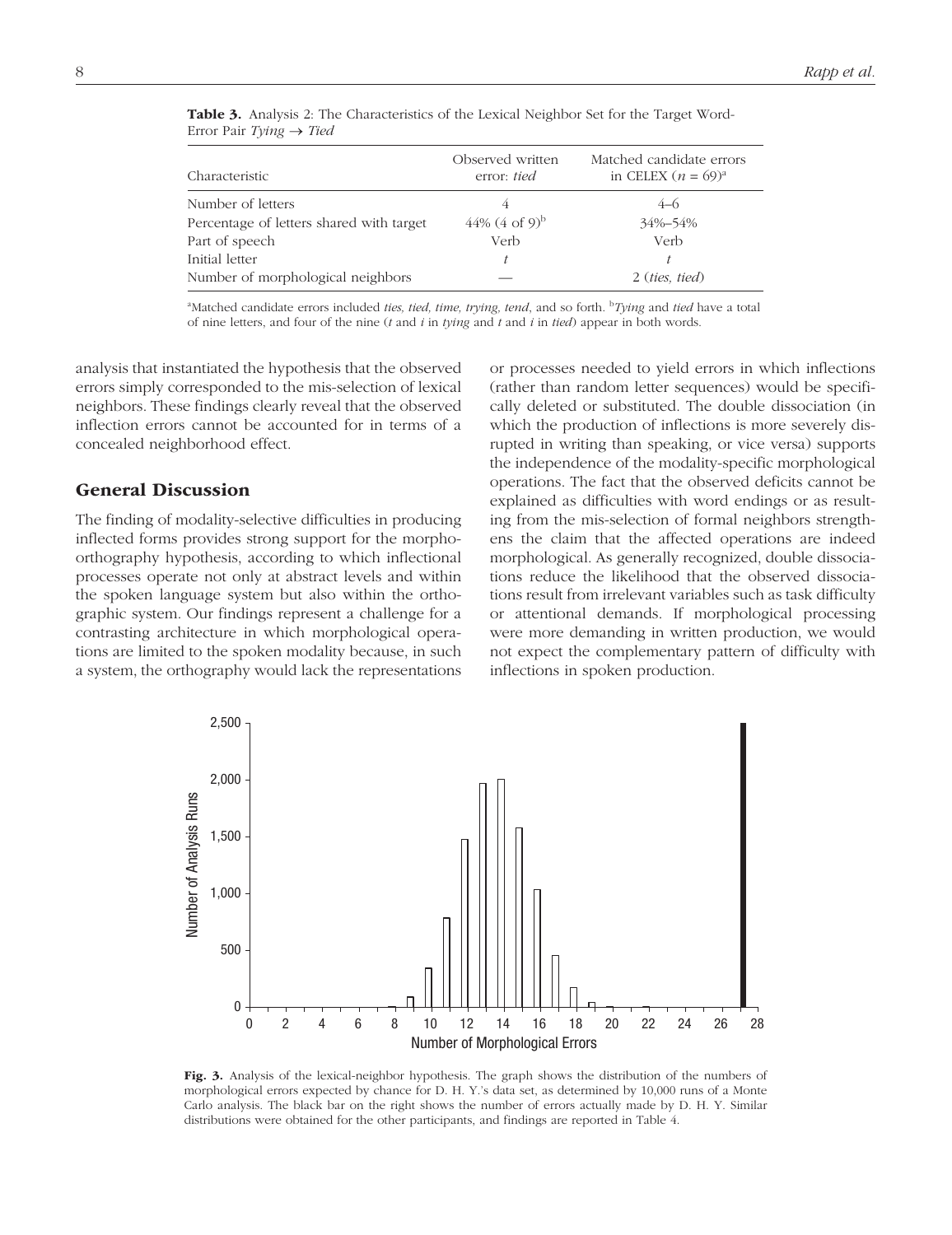|             |          |                             | Lexical errors related morphologically to the target |                                   |                             |  |
|-------------|----------|-----------------------------|------------------------------------------------------|-----------------------------------|-----------------------------|--|
| Participant | Modality | Number of<br>lexical errors | Number<br>observed                                   | Mean number<br>expected by chance | Observed versus<br>expected |  |
| A. E. S.    | Written  | 17                          | 12 (71%)                                             | 3.8(22%)                          | p < .0001                   |  |
| K. S. R.    | Written  | 13                          | 9(69%)                                               | 3.0(23%)                          | p < .0001                   |  |
| D. H. Y.    | Written  | 29                          | 27 (93%)                                             | 13.7 (47%)                        | p < .0001                   |  |
| P. W.       | Written  | 58                          | 44 (76%)                                             | 9.1(16%)                          | p < .0001                   |  |
| V. B. R.    | Spoken   | 306                         | 225 (74%)                                            | 115.3 (38%)                       | p < .0001                   |  |

Table 4. Rates of Morphological Errors Observed Compared With Those Expected Under the Lexical-Neighbor Hypothesis

The presented evidence is consistent with results from the small number of previous reports indicating sensitivity to morphological structure in the written production system. Badecker, Hillis, and Caramazza (1990) described individuals who had orthographic working memory deficits but (a) lower error rates for morphologically complex words than for monomorphemic words and (b) error distributions that respected stem and inflection boundaries. Berndt and Haendiges (2000) reported an individual who exhibited greater difficulties with verb inflections in writing than in speaking, whereas Badecker, Rapp, and Caramazza (1996) described a complementary difficulty in writing word stems but not affixes. Finally, with neurologically intact individuals, Kandel, Spinelli, Tremblay, Guerassimovitch, and Álvarez (2012) found that writing times for letters preceding morpheme boundaries were longer in suffixed words than in pseudo-suffixed words.

Chomsky and Halle (1968) famously remarked that "English orthography, despite its often cited inconsistencies, comes remarkably close to being an optimal orthographic system for English" (p. 49). They were referring to the fact that, among other things, morphological information is sometimes more consistently represented in the orthography than in the phonology. For example, the plural morpheme is consistently spelled with *s* in *cats* and *dogs* despite being realized with different phonemes (/s/ vs. /z/). Regardless of one's view of the optimality of English orthography, their position highlights the notion that the independence of orthographic representation extends to higher-level aspects of linguistic representation. Although the orthography is a representational system that clearly originated in the phonological system, the evidence we have reported reveals its capacity for the independent representation of linguistic information. This does not imply that the phonological and orthographic systems always function in isolation, because there is also evidence that both are active during production in either modality (Damian & Bowers, 2003; Damian et al., 2011). Likewise, one might wonder whether morphoorthography occurs only in opaque orthographies with unpredictable phonology-orthography mappings. The neuropsychological report (Miceli, Mazzucchi, Menn, & Goodglass, 1983) of an Italian individual who produced morphological errors in spoken but not written sentence production suggests that orthographic depth may not be critical, although more research is warranted.

Presumably, the capacity for modality-specific orthographic processing at higher linguistic levels develops with increasing expertise and adds to the efficiency and speed of written word production. Understanding that the end state of the written production system involves orthographic representations and processes sensitive to the morphological structure of words is relevant for literacy instruction and rehabilitation. Considerable research has examined the relationship between general morphological skills and literacy development (Nagy, Beninger, & Abbott, 2006); the development of morphoorthography has received less attention (but see Egan & Tainturier, 2011; Treiman & Cassar, 1996). Learning and rehabilitation experiences that target orthographic morphological structures and processes may contribute to developing the type and level of expertise of the adult writer.

In conclusion, one can only surmise that Gordinier, Wernicke, and colleagues would have responded with great interest to the evidence presented here revealing the brain's capacity to instantiate linguistically sophisticated features of written language with considerable neural independence from evolutionarily older skills such as spoken language.

## Author Contributions

B. Rapp developed the experimental question and experimental design in collaboration with M. Miozzo. B. Rapp and S. Fischer-Baum designed and carried out the Monte Carlo analyses. The three authors contributed substantively to the data collection and the writing of the manuscript. All authors approved the final version of the manuscript for submission.

#### Acknowledgments

We thank Matt Goldrick for his assistance with Analysis 2 and Isabelle Barriere for her input.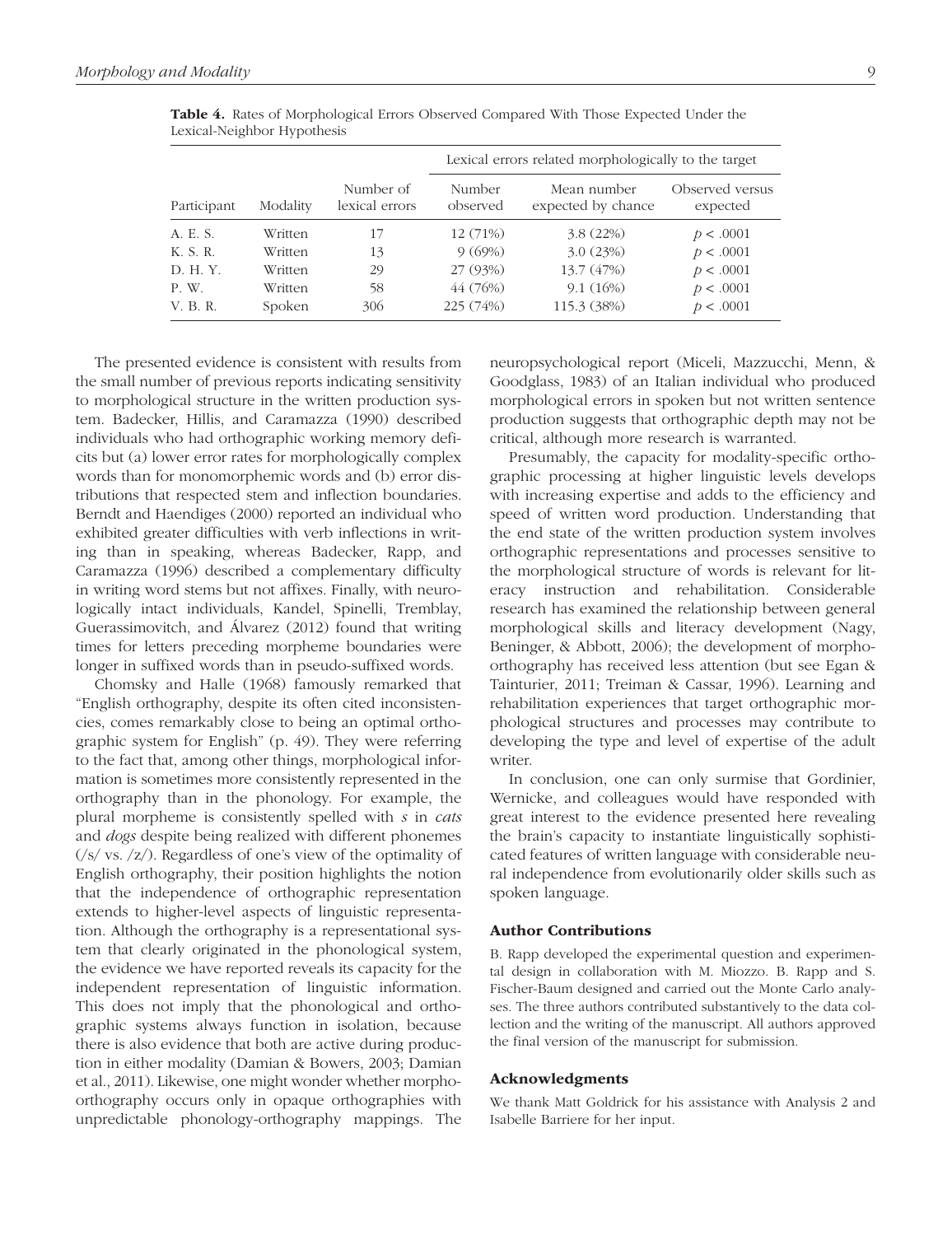#### Declaration of Conflicting Interests

The authors declared that they had no conflicts of interest with respect to their authorship or the publication of this article.

#### Funding

Portions of this work were funded by National Institute on Deafness and Other Communication Disorders Grant DC012283 (to B. Rapp).

## Note

1. For example, for the error *tying*  $\rightarrow$  *tied*, the word *type* would count in this set of errors because it (a) shares the same initial letter, (b) is a verb, (c) is the same length (four letters) as the error, and (d) has the same number of letters overlapping with the target (two) as the actual error. The word *tame* would not be included, because the number of overlapping letters is less than that in the actual target-error pair. The word *tenure* would not be included: even though it has the same number of letters overlapping with the target (two) as the actual error, it is longer than the error (four vs. six letters).

### References

- Baayen, H., Piepenbrock, R., & van Rijn, H. (1993). *The CELEX database on CD-ROM*. Philadelphia: University of Pennsylvania, Linguistic Data Consortium.
- Badecker, W., Hillis, A., & Caramazza, A. (1990). Lexical morphology and its role in the writing process: Evidence from a case of acquired dysgraphia. *Cognition*, *35*, 205–243.
- Badecker, W., Rapp, B., & Caramazza, A. (1996). Lexical morphology and the two orthographic routes. *Cognitive Neuropsychology*, *13*, 161–175.
- Berndt, R. S., & Haendiges, A. N. (2000). Grammatical class in word and sentence production: Evidence from an aphasic patient. *Journal of Memory and Language*, *43*, 249–273.
- Bonin, P., Fayol, M., & Peereman, R. (1998). Masked form priming in writing words from pictures: Evidence for direct retrieval of orthographic codes. *Acta Psychologica*, *99*, 311–328.
- Bub, D., & Kertesz, A. (1982). Evidence for lexicographic processing in a patient with preserved written over oral single word naming. *Brain*, *105*, 697–717.
- Buchwald, A., & Rapp, B. (2009). Distinctions between orthographic long-term memory and working memory. *Cognitive Neuropsychology*, *26*, 724–751.
- Buchwald, A. B., Rapp, B., & Stone, M. (2007). Insertion of discrete phonological units: An articulatory and acoustic investigation of aphasic speech. *Language and Cognitive Processes*, *22*, 910–948.
- Bybee, J. (1995). Regular morphology and the lexicon. *Language and Cognitive Processes*, *10*, 425–455.
- Caramazza, A., & Hillis, A. E. (1990). Where do semantic errors come from? *Cortex*, *26*, 95–122.
- Caramazza, A., & Hillis, A. E. (1991). Lexical organization of nouns and verbs in the brain. *Nature*, *349*, 788–790.
- Chomsky, N., & Halle, M. (1968). *The sound pattern of English*. New York, NY: Harper & Row.
- Coltheart, M., & Coltheart, V. (1997). Reading comprehension is not exclusively reliant upon phonological representation. *Cognitive Neuropsychology*, *14*, 167–175.
- Costa, V., Fischer-Baum, S., Capasso, R., Miceli, G., & Rapp, B. (2011). Temporal stability and representational distinctiveness: Key functions of orthographic working memory. *Cognitive Neuropsychology*, *28*, 338–362.
- Cuetos, F., & Labos, E. (2001). The autonomy of the orthographic pathway in a shallow language: Data from an aphasic patient. *Aphasiology*, *15*, 333–342.
- Damian, M. F., & Bowers, J. S. (2003). Effects of orthography on speech production in a form-preparation paradigm. *Journal of Memory and Language*, *49*, 119–132.
- Damian, M. F., Dorjee, D., & Stadthagen-Gonzalez, H. (2011). Long-term repetition priming in spoken and written word production: Evidence for a contribution of phonology to handwriting. *Journal of Experimental Psychology: Learning, Memory, and Cognition*, *37*, 813–826.
- Dell, G. S., Oppenheim, G. M., & Kittredge, A. K. (2008). Saying the right word at the right time: Syntagmatic and paradigmatic interference in sentence production. *Language and Cognitive Processes*, *23*, 583–608.
- Dunn, L. M., & Dunn, L. M. (1981). *Peabody Picture Vocabulary Test-Revised (PPVT-R)*. Circle Pines, MN: American Guidance Service.
- Egan, J., & Tainturier, M. J. (2011). Inflectional spelling deficits in developmental dyslexia. *Cortex*, *47*, 1179–1196.
- Fischer-Baum, S., & Rapp, B. (2012). Underlying cause(s) of letter perseveration errors. *Neuropsychologia*, *50*, 305–318.
- Goldrick, M., Folk, J. R., & Rapp, B. (2010). Mrs. Malaprop's neighborhood: Using word errors to reveal neighborhood structure. *Journal of Memory and Language*, *62*, 113–134.
- Gordinier, H. C. (1903). Arguments in favor of the existence of a separate centre for writing. *American Journal of Medical Sciences*, *126*, 490–503.
- Hanley, J. R., & McDonnell, V. (1997). Are reading and spelling phonologically mediated? Evidence from a patient with a speech production impairment. *Cognitive Neuropsychology*, *14*, 3–33.
- Hier, D. B., & Mohr, J. P. (1977). Incongruous oral and written naming: Evidence for a subdivision of the syndrome of Wernicke's aphasia. *Brain & Language*, *4*, 115–126.
- Hillis, A. E., Rapp, B. C., & Caramazza, A. (1999). When a rose is a rose in speech but a tulip in writing. *Cortex*, *35*, 337–356.
- Kandel, S., Spinelli, E., Tremblay, A., Guerassimovitch, H., & Álvarez, C. J. (2012). Processing prefixes and suffixes in handwriting production. *Acta Psychologica*, *140*, 187–195.
- Kemmerer, D., Tranel, D., & Manzel, K. (2005). An exaggerated effect for proper nouns in a case of superior written over spoken word production. *Cognitive Neuropsychology*, *22*,  $3 - 27$ .
- Law, S. P., Wong, W., & Kong, A. (2006). Direct access from meaning to orthography in Chinese: A case study of superior written to oral naming. *Aphasiology*, *20*, 565–578.
- Miceli, G., Benvegnu, B., Capasso, R., & Caramazza, A. (1997). The independence of phonological and orthographic lexical forms: Evidence from aphasia. *Cognitive Neuropsychology*, *14*, 35–69.